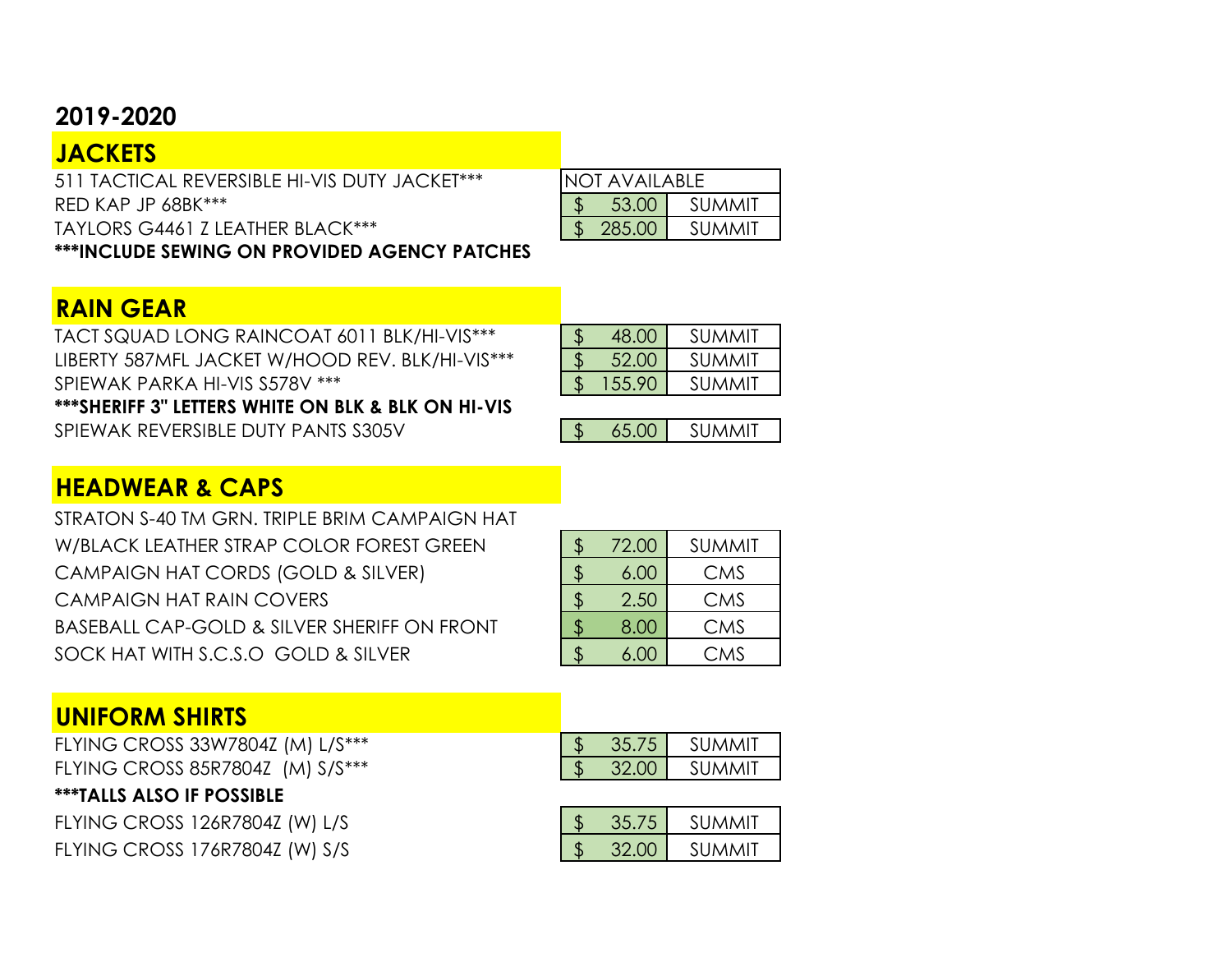#### BLAUER 8670 L/S (W) & (M) BLAUER 8675 L/S (W) & (M) BLAUER 8731 L/S (M) SILVERTAN & OD-GREEN BLAUER 8741 S/S (M) SILVERTAN & OD-GREEN **\*\*\*INCLUDE SEWING ON PROVIDED AGENCY PATCHES**

| Ъ | 42.00 | <b>SUMMIT</b> |
|---|-------|---------------|
| Ъ | 40.00 | <b>SUMMIT</b> |
| Ψ | 40.00 | <b>SUMMIT</b> |
|   | 38.21 | <b>CMS</b>    |
|   |       |               |

**AND/OR LEFT CHEST BADGE & RIGHT CHEST TITLE/NAME**

| <b>DRESS TIES-GREEN 18", 20", 22" TIES</b> | $\begin{array}{ c c c c c } \hline \text{S} & \text{3.50} & \text{SUMMIT} \hline \end{array}$ |
|--------------------------------------------|-----------------------------------------------------------------------------------------------|

#### **UNIFORM PANTS**

HORACE SMALL H.S. 2145 GRN (M) INC. HEMMING HORACE SMALL H.S. 2477 GRN (W) INC. HEMMING TACT SQUAD MB200 GRN (MOTORCYCLE PANTS) M

| 29.50  | <b>SUMMIT</b> |
|--------|---------------|
| 29.50  | <b>SUMMIT</b> |
| 105.00 | CMS           |

## **POLO SHIRTS**

| <u>I VLV JHINIJ</u>                       |             |               |
|-------------------------------------------|-------------|---------------|
| BLAUER PERFORMANCE 8134 S/S (M)           | \$<br>30.25 | <b>CMS</b>    |
| BLAUER PERFORMANCE 8134W S/S (W)          | \$<br>30.25 | <b>CMS</b>    |
| 5.11 PROFESSIONAL 41060 S/S (M)           | \$<br>31.78 | <b>SUMMIT</b> |
| 5.11 PROFESSIONAL 41060T S/S (M)          | \$<br>33.00 | <b>SUMMIT</b> |
| 5.11 PROFESSIONAL 61166 S/S (W)           | \$<br>31.78 | <b>SUMMIT</b> |
| TRU-SPEC 24/7 40/60 PLAITED L/S & S/S(M)  | \$<br>29.50 | <b>CMS</b>    |
| TRU-SPEC 24/7 40/60 PLAITED L/S & S/S (W) | \$<br>29.50 | <b>CMS</b>    |
| CORNERSTONE TACTICAL CS410LS L/S (M)      | \$<br>28.00 | <b>CMS</b>    |
| 511 1/4 ZIP JOB SHIRT 72314 REG           | \$<br>45.00 | <b>SUMMIT</b> |
| <b>TALL</b>                               | \$<br>55.00 | <b>CMS</b>    |

**\*\*\*ALL ABOVE ITEMS MAY INCLUDE LEFT CHEST BADGE & RIGHT CHEST TITLE/NAME EMBROIDERY**

### **DRESS SHIRTS**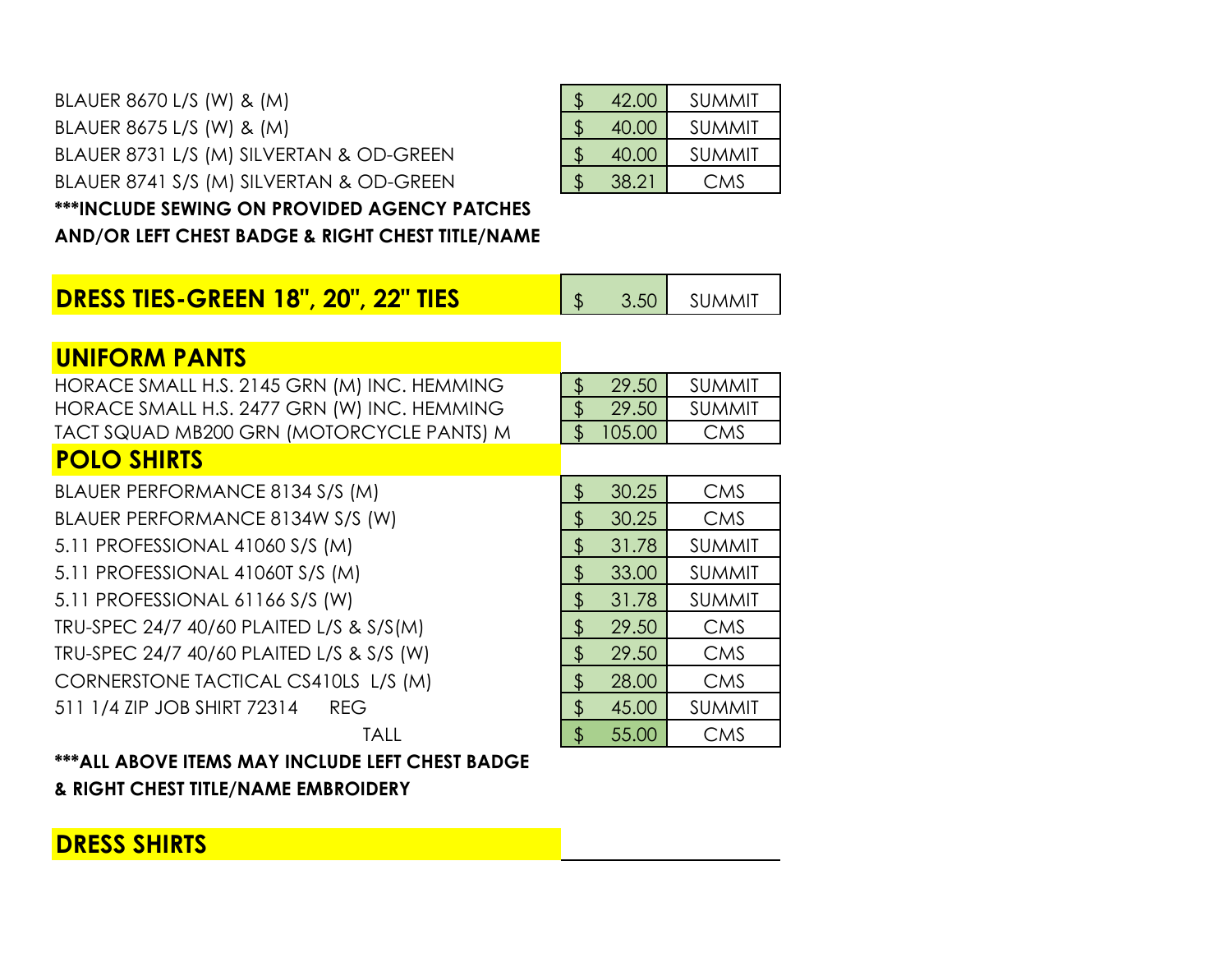| PORT AUTHORITY S 608 L/S (M)                     | 17.30 | SUMMIT        |
|--------------------------------------------------|-------|---------------|
| PORT AUTHORITY L 608 L/S (W)                     | 17.30 | <b>SUMMIT</b> |
| PORT AUTHORITY S 508 S/S (M)                     | 17.00 | <b>CMS</b>    |
| PORT AUTHORITY L 508 S/S (W)                     | 17.00 | <b>CMS</b>    |
| *** ALL ABOVE ITEMS MAY INCLUDE LEFT CHEST BADGE |       |               |
| & RIGHT CHEST TITLE/NAME EMBROIDERY              |       |               |

|  | UC. \ I | <b>JUIVIIVII</b> |
|--|---------|------------------|
|  | 17.00   | CMS              |
|  | 17.00   | CMS              |
|  |         |                  |

#### **TACTICAL UNIFORM SHIRTS**

PROPPER F5312 L/S (M) 6 and 5 30.00 SUMMIT PROPPER F5311 S/S (M) 6 29.00 SUMMIT TRU-SPEC TACTICAL RESPONSE 1284 SHIRT  $\frac{1}{3}$  36.00 SUMMIT **\*\*\*ALL ABOVE ITEMS MAY INCLUDE LEFT CHEST BADGE & RIGHT CHEST TITLE/NAME EMBROIDERY**

| <u>TRAFFIC SAFETY VEST</u> |  |  |  |  |  |  |  |
|----------------------------|--|--|--|--|--|--|--|
|----------------------------|--|--|--|--|--|--|--|

511 5 POINT BREAKAWAY 49022 \*\*\* **\*\*\*SHERIFF BACK & FRONT**

| ш.<br>. |
|---------|
|---------|

### **BDU PANTS**

PROPPER TACTICAL F5254-50 6.4 OZ. (W) PROPPER TACTICAL F5252-50 6.4 OZ. (M) PROPPER 65/35 RIP-STOP F5201-38 BLAUER 8831 (W) & (M) BLAUER 8836 (W) & (M) 511-STRYKE 74369 TRU-SPEC TACTICAL RESPONSE 1285 PANTS RED KAP TWILL SLACKS PT38BK

| \$            | 28.50 | <b>SUMMIT</b> |
|---------------|-------|---------------|
| $\frac{1}{2}$ | 28.50 | <b>SUMMIT</b> |
| \$            | 24.20 | <b>CMS</b>    |
| \$            | 37.00 | <b>SUMMIT</b> |
| \$            | 37.00 | <b>SUMMIT</b> |
| \$            | 54.00 | <b>SUMMIT</b> |
| \$            | 35.85 | <b>CMS</b>    |
| \$            | 24.00 | <b>SUMMIT</b> |

## **BOOTS & FOOTWEAR**

MERRELL JUNGLE MOC LEATHER WATERPROOF ICE COLORS: BOULDER

| $- - -$ |  |
|---------|--|
|---------|--|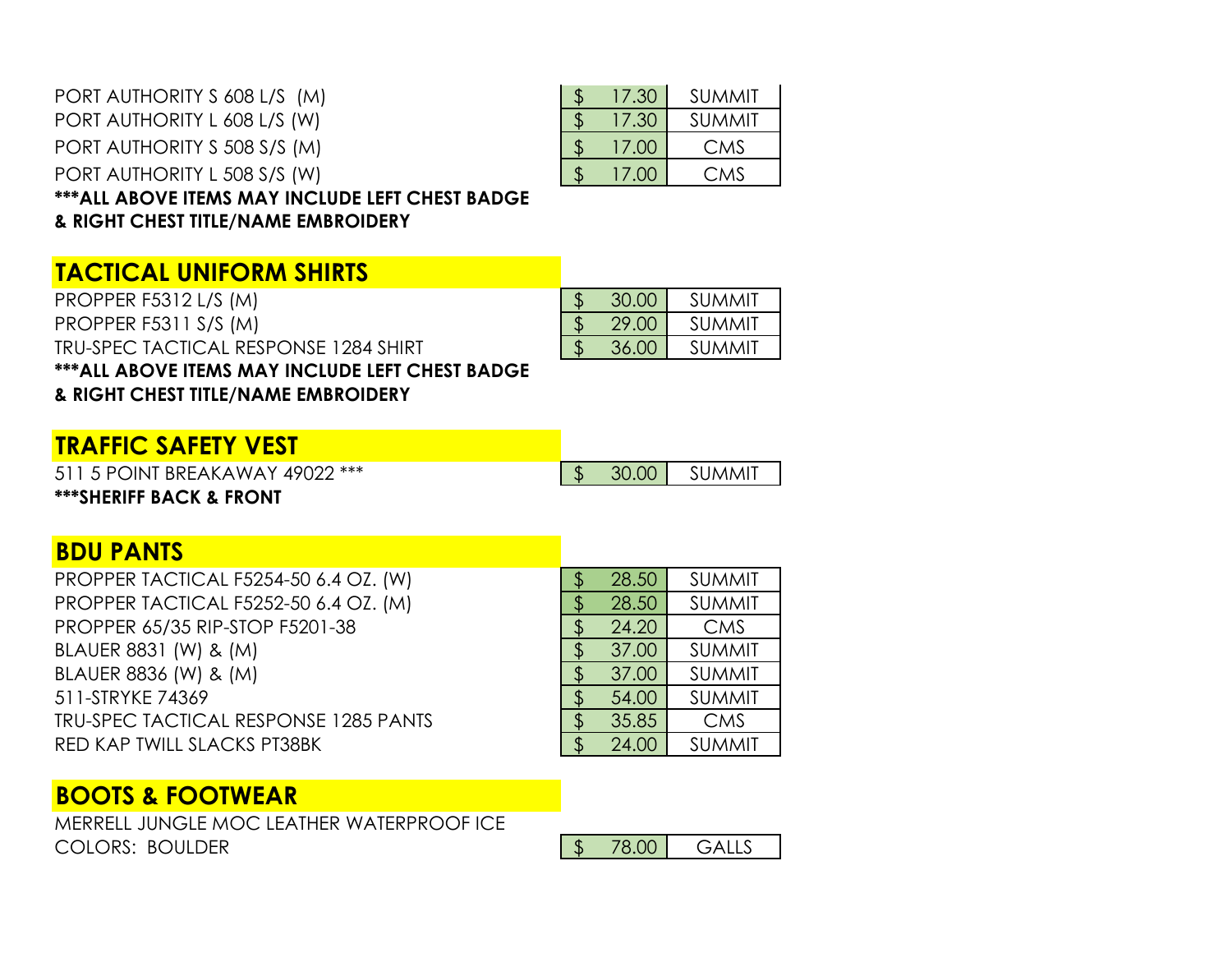| MERRELL OAK                                     |                      | 85.00  | <b>SUMMIT</b> |
|-------------------------------------------------|----------------------|--------|---------------|
| MERRELL MOAB2 FX-624 BELU                       |                      | 92.00  | <b>GALLS</b>  |
| 511-12001 8" (M) REG & WIDE                     | \$                   | 72.50  | <b>SUMMIT</b> |
| 511-12018 6" (M) REG & WIDE                     |                      | 67.50  | <b>SUMMIT</b> |
| 511-12007 8" (W) REG & WIDE                     |                      | 72.50  | <b>SUMMIT</b> |
| 511-12025 6" (W) REG & WIDE                     | $\frac{1}{2}$        | 67.50  | <b>SUMMIT</b> |
| ROCKY FORT HOOD 8" ZIP FQ0002149 (M) REG & WIDE | $\boldsymbol{\beta}$ | 77.00  | <b>SUMMIT</b> |
| ROCK ALPHA FORCE 8" FQ0002165 (M) REG & WIDE    | $\mathfrak{L}$       | 79.00  | <b>SUMMIT</b> |
| ROCK ALPHA FORCE 6" FQ0002167 (M) REG & WIDE    | $\mathfrak{L}$       | 74.00  | <b>SUMMIT</b> |
| ROCK ALPHA FORCE 8" FQ0004165 (W) REG & WIDE    | \$                   | 79.00  | <b>SUMMIT</b> |
| ROCK ALPHA FORCE 6" FQ0004167 (W) REG & WIDE    | $\mathfrak{L}$       | 74.00  | <b>SUMMIT</b> |
| CHIPPEWA OTC 71418 (M) REG & WIDE               |                      | 212.00 | <b>SUMMIT</b> |

| \$            | 85.00  | <b>SUMMIT</b> |
|---------------|--------|---------------|
| \$            | 92.00  | <b>GALLS</b>  |
| \$            | 72.50  | <b>SUMMIT</b> |
| \$            | 67.50  | SUMMIT        |
| \$            | 72.50  | <b>SUMMIT</b> |
| $\frac{1}{2}$ | 67.50  | <b>SUMMIT</b> |
| \$            | 77.00  | <b>SUMMIT</b> |
| \$            | 79.00  | <b>SUMMIT</b> |
| \$            | 74.00  | <b>SUMMIT</b> |
| \$            | 79.00  | SUMMIT        |
| \$            | 74.00  | SUMMIT        |
| $\mathbf{S}$  | 212.00 | <b>SUMMIT</b> |
|               |        |               |

# **HOLSTERS**

| SAFARILAND BLK/MATT 6360 STXT ALS LEV III MID RIDE (R) | 112.00 | <b>SUMMIT</b> |
|--------------------------------------------------------|--------|---------------|
| SAFARILAND BLK/MATT 6360 STXT ALS LEV III MID RIDE (L) | 112.00 | <b>SUMMIT</b> |
| SAFARILAND BLK/MATT 6360 STXT ALS W/M3LIGHT            | 125.00 | <b>SUMMIT</b> |
| TLR1++LASER TAC 2 SUREFIRE X 200 MID-RIDE (R)          |        |               |
| SAFARILAND BLK/MATT 6360 STXT ALS W/M3LIGHT            | 125.00 | <b>SUMMIT</b> |
| TLR1++LASER TAC 2 SUREFIRE X 200 MID-RIDE (L)          |        |               |
| SAFARILAND BLK/MATT 6378 STXT (R)                      | 37.00  | <b>SUMMIT</b> |
| SAFARILAND BLK/MATT 6378 STXT (L)                      | 37.00  | <b>SUMMIT</b> |
|                                                        |        |               |

# **FLASHLIGHT RE-CHARGEBLE BATTERIES**

| STREAMLIGHT STL-75375 3.6V NIMH STICK                   |      | $\frac{1}{2}$ 16.85 SUMMIT |
|---------------------------------------------------------|------|----------------------------|
| STREAMLIGHT STL-75903 TRAFFIC WAND (STL-75812 LIGHT) \$ | 4.85 | CMS                        |

# **UTILITY BELTS & EQUIPMENT-BIANCHI ACCUMOLD**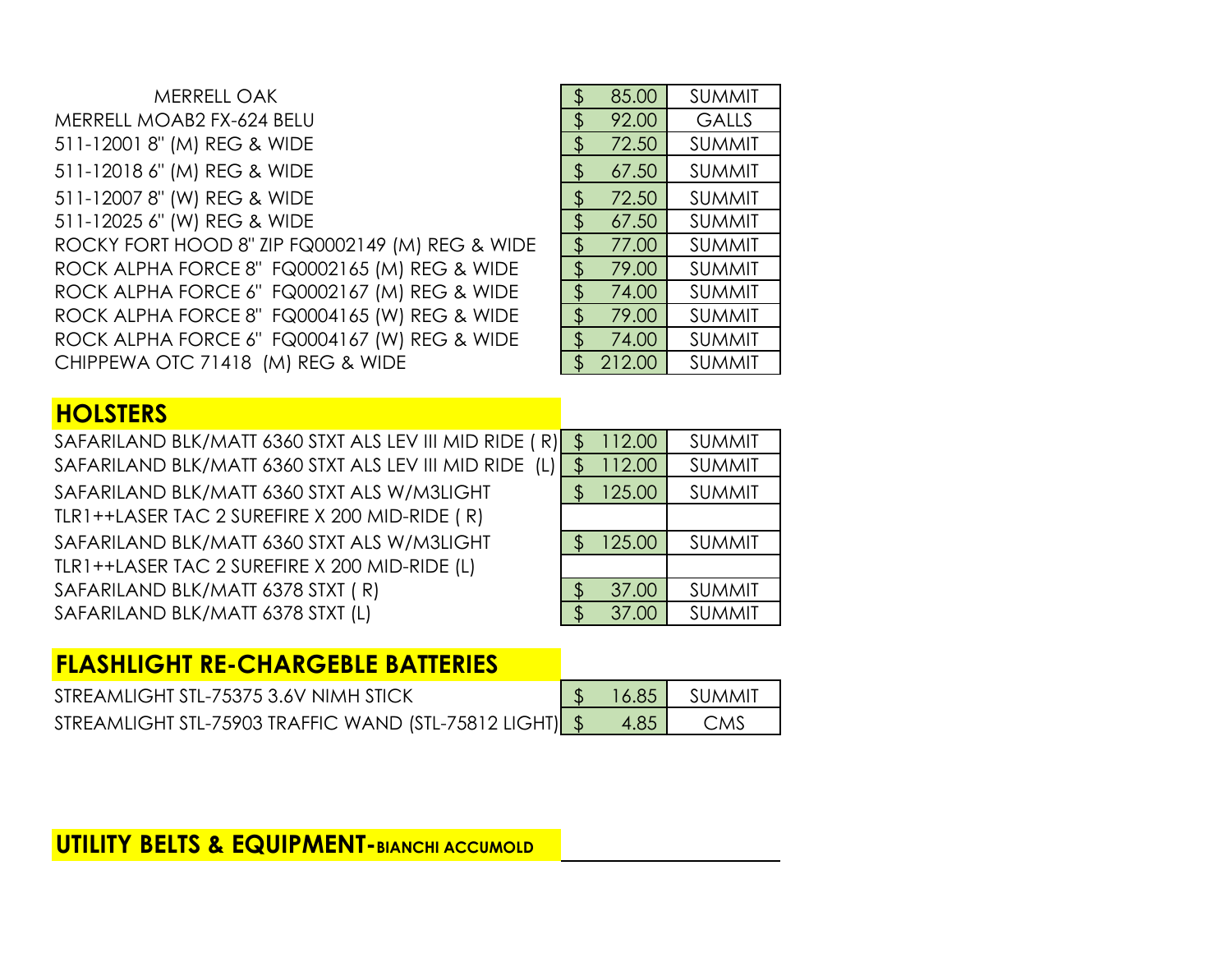| BELT 7200 28W-52W                               | 36.65  | <b>CMS</b>    |
|-------------------------------------------------|--------|---------------|
| CUFF CASE 7344 (OPEN FACE)                      | 15.67  | <b>CMS</b>    |
| SPRAY HOLDER BI 7307 (MKS)                      | 15.00  | <b>CMS</b>    |
| MAG. HOLDER BI 7302                             | 24.00  | <b>CMS</b>    |
| MAG. HOLDER BI 7320 (OPEN)                      | 21.35  | <b>CMS</b>    |
| BELT KEEPERS BI 7406 (PK. OF FOUR)              | 9.35   | <b>CMS</b>    |
| GLOVE CASE BI 7315                              | 16.68  | <b>CMS</b>    |
| RADIO CASE BI 7314 S                            | 22.00  | <b>CMS</b>    |
| <b>FLASHLIGHT HOLDER 7326</b>                   | 10.70  | <b>CMS</b>    |
| ASP HOLDER SIDE BREAK 52432 (PLAIN)             | 34.89  | <b>CMS</b>    |
| <b>BODY ARMOR-LEVEL II PROTECTION-2 CARRIER</b> | 500.00 | <b>SUMMIT</b> |

| \$             | 36.65  | <b>CMS</b>    |
|----------------|--------|---------------|
| $\frac{1}{2}$  | 15.67  | <b>CMS</b>    |
| $\frac{1}{2}$  | 15.00  | <b>CMS</b>    |
| \$             | 24.00  | <b>CMS</b>    |
| \$             | 21.35  | <b>CMS</b>    |
| \$             | 9.35   | <b>CMS</b>    |
| \$             | 16.68  | <b>CMS</b>    |
| $\frac{1}{2}$  | 22.00  | <b>CMS</b>    |
| \$             | 10.70  | <b>CMS</b>    |
| \$             | 34.89  | <b>CMS</b>    |
| $\mathfrak{L}$ | 500.00 | <b>SUMMIT</b> |

#### **SPL. EQUIPMENT**

ASP 21" BLACKCHROME, MOLDED GRIPPS FREEZE+P (TAZER 2K3) 2OZ. (NO SAFETY CAP) DEEP FREEZE 17.5 FOGGER (AERKO INTERNATIONAL) FREEZE BLASTERS (TAZER 2K3)

OLYMPUS AUDIO RECORDERS WS-853 SMITH&WESSON MOD.100 CHROME HANDCUFFS SMITH&WESSON MOD.1900N CHROME LEG CUFFS SMITH&WESSON BOOT CUFFS CTS THOMPSON 9000/9000c CHAIN LEGCUFF

| \$                       | 89.00 | <b>SUMMIT</b> |
|--------------------------|-------|---------------|
| \$                       | 11.00 | <b>SUMMIT</b> |
| \$                       | 18.55 | <b>CMS</b>    |
| $\sqrt[6]{\frac{1}{2}}$  | 18.00 | CMS           |
|                          |       |               |
| \$                       | 80.00 | <b>SUMMIT</b> |
| $\frac{1}{2}$            | 22.00 | <b>GALLS</b>  |
| \$                       | 39.00 | <b>SUMMIT</b> |
| \$                       | 65.00 | <b>CMS</b>    |
| $\overline{\mathcal{L}}$ | 61.00 | CMS           |

### **BADGES & COLLAR JEWELRY**

| <b>BLACKINGTON B-1329 ARCHED, SAFETY PIN, FULL</b> |                      |            |
|----------------------------------------------------|----------------------|------------|
| COLOR IN STATE SEAL BREAST BADGE: GOLD             | $\frac{1}{5}$ 100.35 | <b>CMS</b> |
| <b>RHODIUM</b>                                     | \$ 87.50             | <b>CMS</b> |

BLACKINGTON B-953 ARCHED, SAFETY PIN, FULL COLOR TN STATE SEAL BREAST BADGE: GOLD **RHODIUM** 

| 00.35 | UMS.  |
|-------|-------|
| 87.50 | C MAN |

| 56 OC         | <b>SUMMIT</b> |
|---------------|---------------|
| $\sim$ $\sim$ |               |